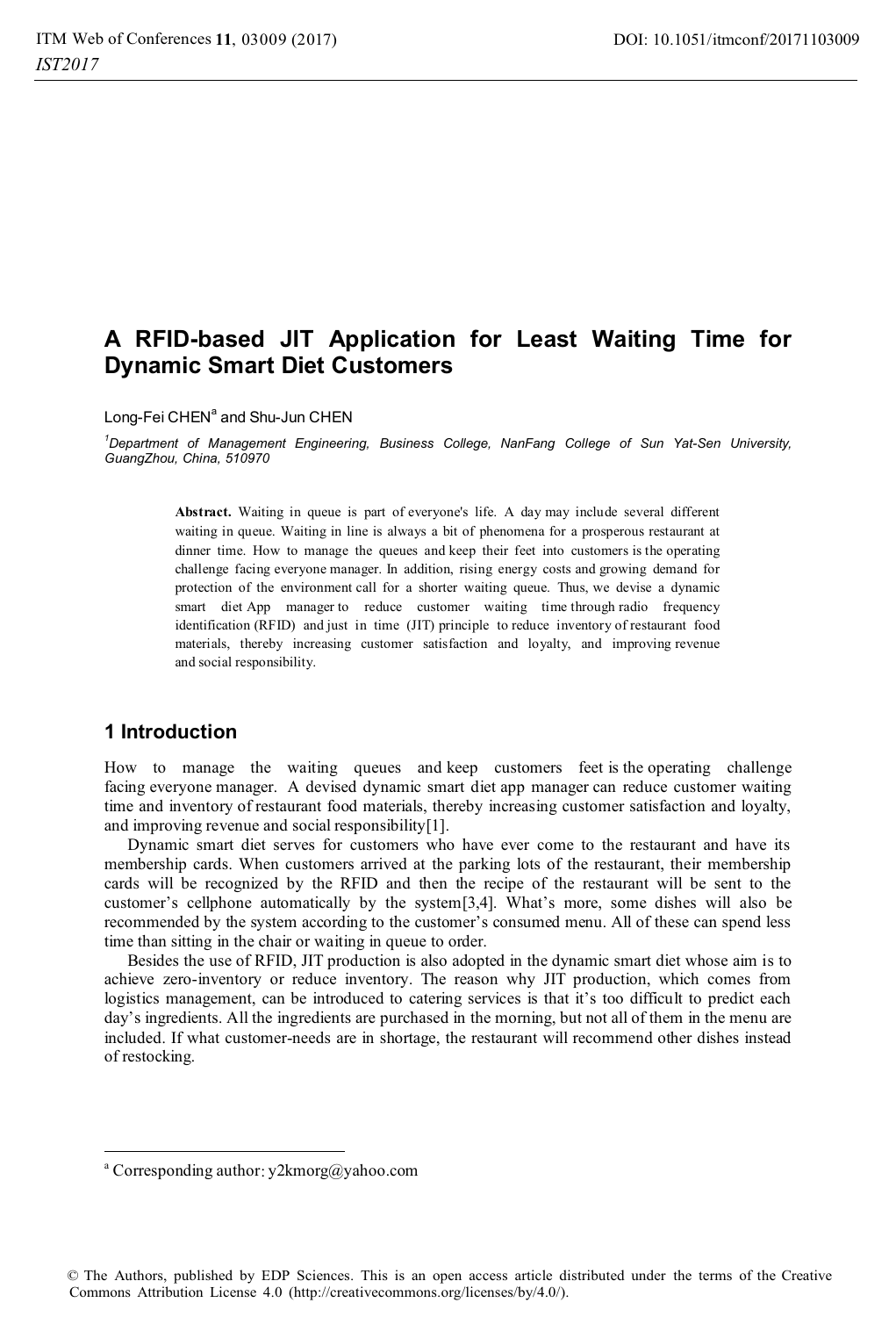

**Figure 1.** Smart diet recipe (Source : Microsoft Word)



**Figure 2.** Smart diet recipe can be forwarded at parking yard after sensing RFID card (Source : Microsoft Word)

### **2 Literature review**

As waiting lines have been associated with reduced service evaluations, negative perception of service quality, and reduced satisfaction, having to wait makes a customer's first experience of a service a negative one[1]. So, effectively manage queues is important.

In coming chaotic future of wearable electronics, devices can promise to connect real to digital lives seamlessly. These gadgets are rapidly multiplying, and within five years there could be half a billion devices strapped onto, or even embedded in, human bodies [2]. Internet of things (IOT) are constantly developing; the impact on traffic, medical, military has greatly increased. In this paper, we want to introduce IOT into the restaurant, which through RFID and app. RFID is a technology that has attracted considerable attention in the realm of information systems during recent years[3]. Thus, RFID technology is more widely accepted. Digitization, networking and information are the era characteristics of the 21st century. With the rapid increasing number of mobile users, e-commerce has been in worldwide popularity and development. It provides the world with a good environment of trades and greatly facilitates the communication, saves the costs of management as well as the enterprise costs[4]. With the popularity of mobile phones, various apps also came into being, which brings opportunities for our vision of smart recipes.

There is an excessive consumption which may lead to 7 trends of crises, including destruction of the atmosphere, energy crisis, social decline and conflicts and so on [5,8]. Now climate change is really great, global warming is getting worse. As part of the planet citizenship is the responsibility of hours from his side to start. If restaurant can control their food storage by JIT principle, it can reduce waste of perish food due to over duration time. In fact, it can save raw materials down from dining with less waste and protect our environment.

Security is always a problem for wireless networks. Although encryption is becoming more pervasive and advanced, it is not always fully used in low-cost wearable devices. California-based information-management company Symantec revealed that the location of many health monitors can be easily tracked. And some of their passwords are vulnerable to hacking in clear text in wireless communication. Either because of unnecessarily broad permissions or because of malware, the smartphone or hub device that links it to the Internet could also be a weak point, even if a health monitor is encrypted[2].

As the coming advance of new wireless sensor networks, restaurants can adopt new technology like references to enhance their app recipe with ZigBee-based RFID system in a longer distance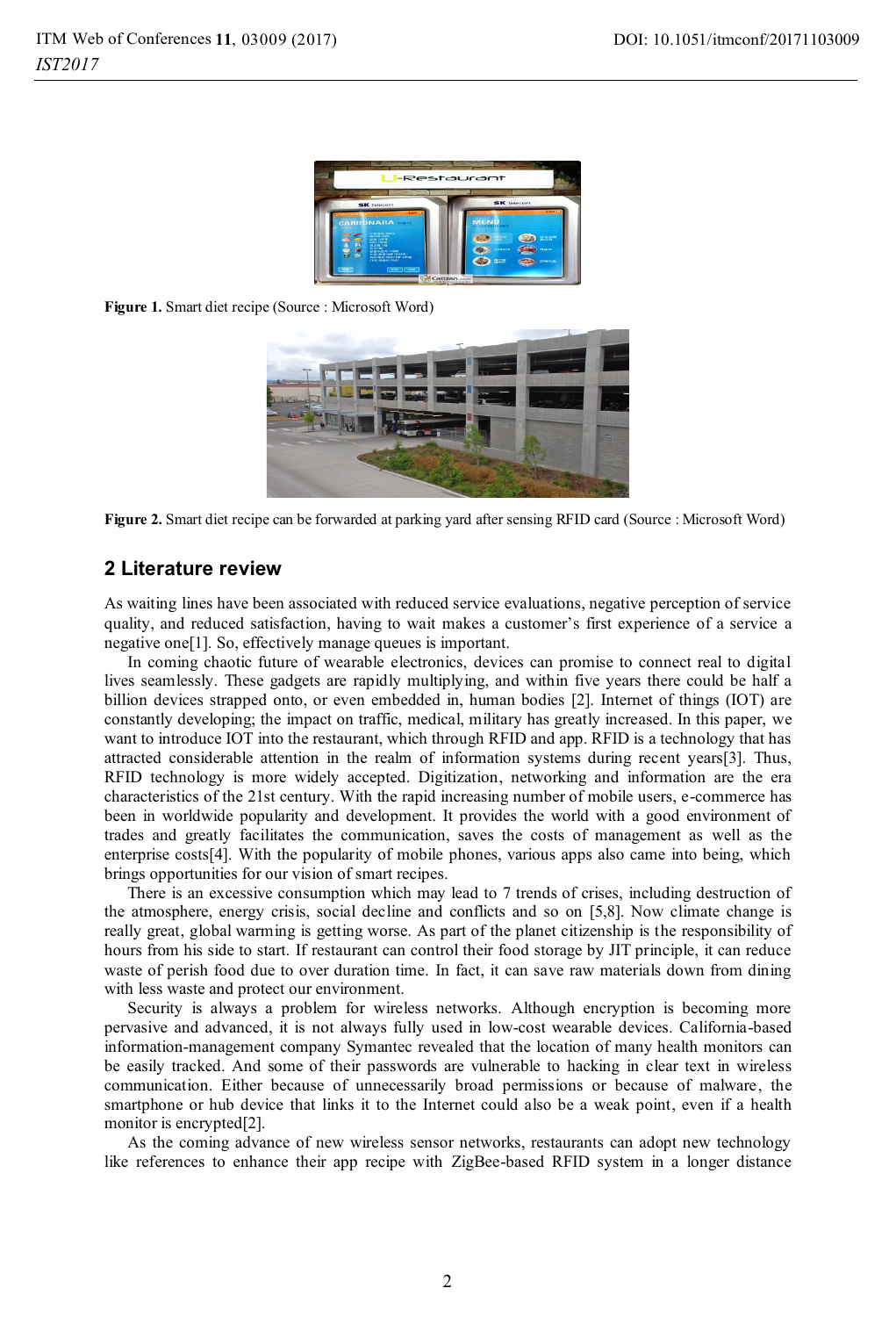before their customers reach their parking yard [6,7]. If the smart diet recipe can integrated with werable devices, it may suggest suitable recepie to fit customers' current physical health after comparing the status of pressure, heartbeat rate and sleep hours[9].

## **3 Research method**

#### **3.1 Methodology**

Firstly, some terminologies related to our method will be introduced.

JIT production is the production pattern of producing something in time as well as on time based on the demand. Its aim is to accelerate the circulation of semi-manufactured products, which can minimize the overstocked products and then enhance the production efficiency of enterprises.

RFID (Radio Frequency Identification) technology is a communication technology, which can identify specific targets and then record some related data without the help of the identification of the mechanical and optical contacts between the system and specific targets.

MRP (Material Requirement Planning) is a system designed to be used in information processing of inventory management in manufacturing. It solves the problem of the inventory management towards manufacturing, especially about how to get the needed products on time.

Green Logistics (Environmental logistics) is to stop the environment from being destroyed during the process of logistic, which can help to achieve the goal of purifying the logistic environment and make the best of logistics resources. It includes the whole greening process of logistics operation and management. Logistics operation consists of green transportation, green packaging, and green circulating processing and so on. As for the logistics management, it gives priority to the environmental protection and resource saving to improve logistics system. It is necessary to consider the positive aspects of green logistics. The ultimate goal is the sustainable development of green logistics, whose criterion is the unification of economic interests, social interests and environmental interests.

#### **3.2 Design features**

The dynamic smart diet is considered to make the use of JIT production, RFID, materials management and some other knowledge from the major of logistics management. The idea may have the following three advantages :

Saving customers' time is the most basic advantage of all. What dynamic smart diet wants to achieve is saving customer's waiting time, which can help them to have enough time to enjoy their food, take a break after their busy work, listen to some music, think about life and so on, which help a lot in their physical and spiritual health. For restaurants, more customers will be attracted because of the less waiting time and their satisfaction and loyalty towards restaurants will be enhanced.

Secondly, it can increase profits of restaurants. To apply RFID to hotels or restaurants can combine logistics management with hotel management: customers will receive membership cards with electronic tags after their first consumption, and when they come to the restaurant again, their cards will be recognized by the reader when they arrived at the parking lots of the restaurant. Although it costs much on RFID, the advanced satisfaction and loyalty of customers will make big profits. With RFID technology, customers' waiting time are less than before and more customers can be received in given time.

Finally, it follows the principle of green logistics. Green Logistics aims to achieve environmental protection and resource conservation. To apply dynamic smart diet to restaurants, restaurants can check the adequacy of the ingredients they need according to the customers' orders, if not; they'll give a feedback to the customer and recommend other dishes for them through the system. There are two advantages from doing these: one is cost saving from restocking; the other is the reduction of the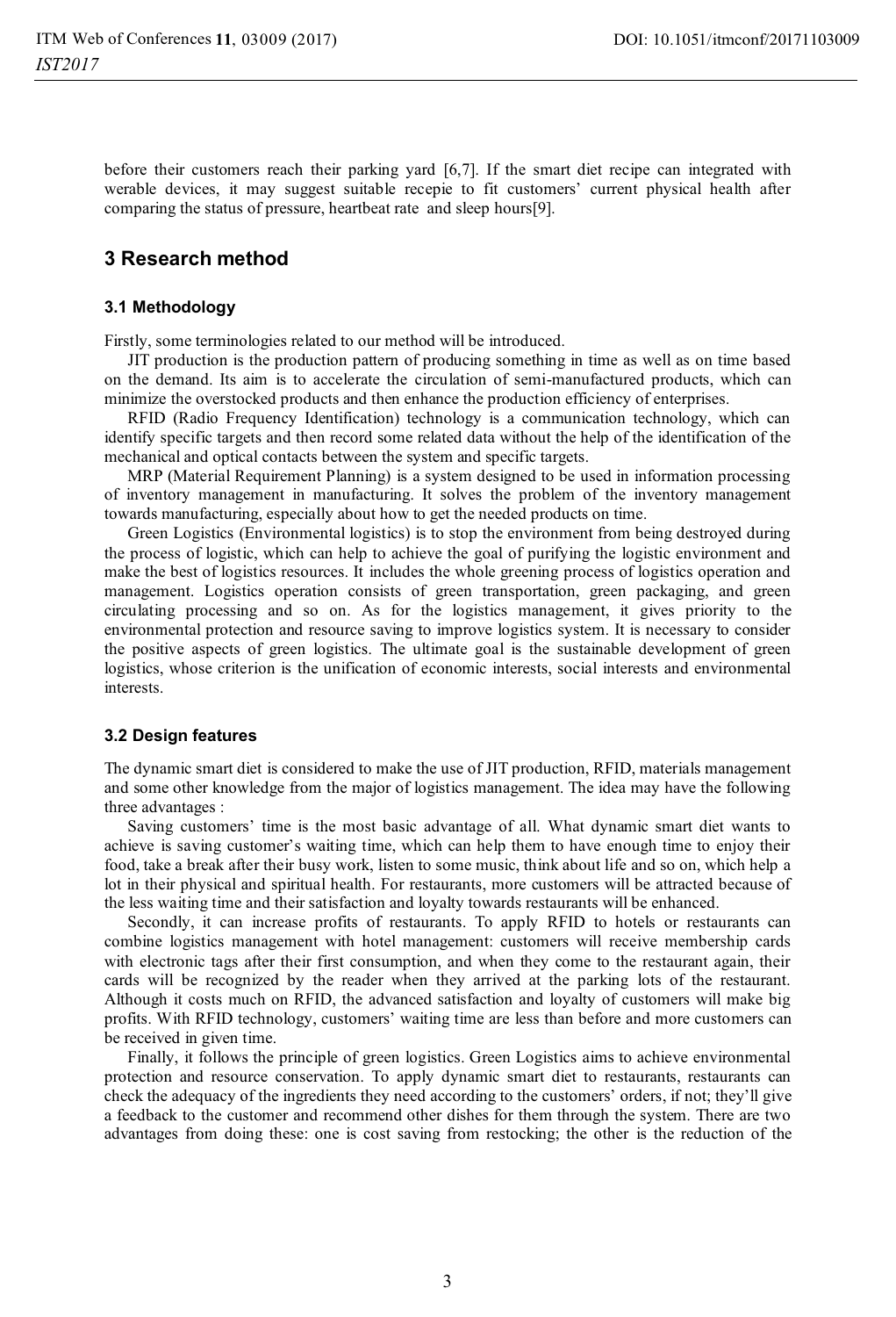restaurant's inventory. The goal of JIT is just the reduction of inventory, which can reduce waste and ensure the quality of ingredients, especially fruit and vegetables.

#### **3.3 Questionnaire**

Questionnaire is the most widely used method for data collection, which is feasible and effective. It is economical and timesaving. In order to testify the hypothesis effectively, the study will base on the general principles and methods of empirical research, using questionnaires to testify the theoretical construction [8]. This paper is the use of questionnaires, they were investigating RFID and smart approach to customer recipes, restaurant managers.

There is a questionnaire is for customers, researching for their frequency and reasons of dining out and their attitudes towards membership cards with RFID.

### **3.4 Hypotheses and t-test**

Observation will also be adopted during the research because of the subjectivity and limitations of questionnaires. It will be used to verify hypotheses with t-test.

### **4 Results**

The questionnaire is used for data collection in the the study, but because of the limited time and capability, only 152 of them have responses. Table 1 shows the listed primary results.

### **4.1 Sample description**

| Variable   | Sort                         | Frequency      | Percent $(\% )$ | Cumulative<br>Percent $(\% )$ |
|------------|------------------------------|----------------|-----------------|-------------------------------|
| Gender     | Male                         | 67             | 44.08           | 44.08                         |
|            | Female                       | 85             | 55.92           | 100                           |
| Age        | Under 20                     | $\overline{c}$ | 1.32            | 1.32                          |
|            | $20 - 29$                    | 70             | 46.05           | 47.37                         |
|            | $30 - 39$                    | 50             | 32.89           | 80.26                         |
|            | $40 - 49$                    | 27             | 17.76           | 98.02                         |
|            | Above 50                     | 3              | 1.97            | 100                           |
| Occupation | Student                      | 68             | 44.74           | 44.74                         |
|            | Office worker                | 50             | 32.89           | 77.63                         |
|            | Private business<br>employer | 18             | 11.84           | 89.47                         |
|            | Free profession              | 11             | 7.24            | 96.71                         |
|            | Others                       | 5              | 3.29            | 100                           |

**Table 1.** Personal Information of Sample 1

There are 67 males (44.08% of all) and 85 females (55.92% of all) in the sample whose age ranges mainly from 20 to 29 years old while participants in 30-39 years old are in the second place. And most of them are students or office workers.

 As for the education background, 30% of the participants have college degree and 40% of all have undergraduate degree. 85% of the participants have used smart-phones for more than 3 years. 75% of the participants dine out for more than fifth a month. Among those who dine out, 32.9% of them are office workers without time to cook while 50% of them dine out for parties of social activities. 86.27% of participants said that there are many customers in the restaurants where there have their meals. And 88.4% of all the participants have ever been in the trouble that they still had to wait for long time even though they had ordered. From the above information, it can be easily concluded that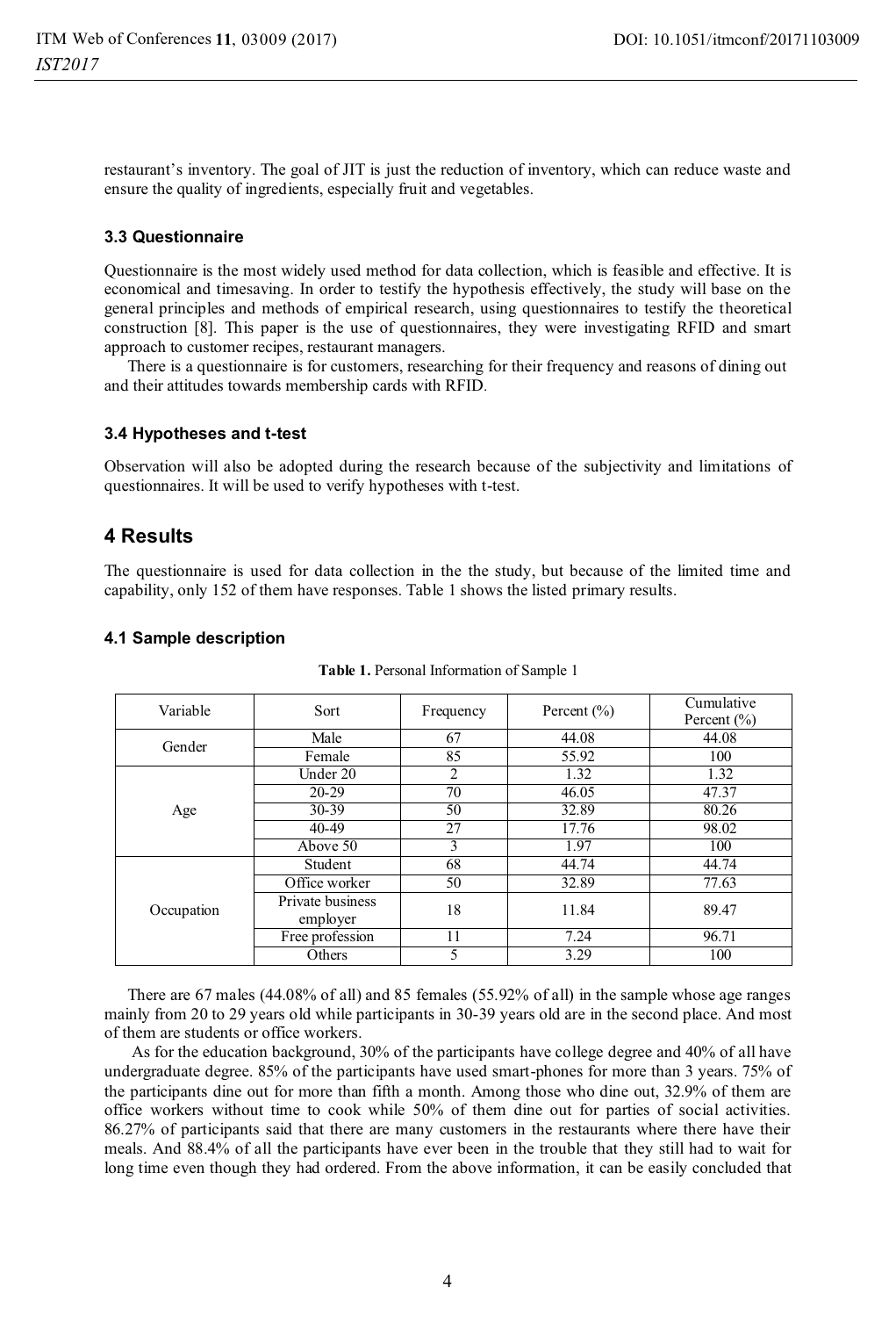most of the participants are highly educated, and maybe it's easier for them to be open to trying new things. And the popularity of smart-phones makes the idea of using RFID possible. Faced with the problem of long waiting time in the restaurants, customers may be highly desired to use RFID and JIT technology to reduce their waiting time.

In the survey, 92.16% of the people are willing to use the following membership cards with RFID identification; 82.35% of people are willing to order a meal by app remotely, and have it after parking their car and reach the restaurant immediately; there are 74.51% of people are willing to pay for online ordering remotely.

|                | App functions in<br>survey                      | Response | Percentage<br>(%) |
|----------------|-------------------------------------------------|----------|-------------------|
|                | willing to own<br>membership cards<br>with RFID | 140      | 92.16             |
| $\mathfrak{D}$ | willing to order a<br>meal by app               | 125      | 82.35             |
|                | willing to pay for<br>online ordering           | 113      | 74.51             |

**Table 1.** Key surveyed items with formatted responses

#### **4.2 Hypotheses and t-test**

Let  $U_1$ -the duration time of customers waiting time for the queue who do not use RFID, and

 $U_2$ - the duration time of customers waiting time for the queue who use RFID

Hypothesis  $H_0: U_1 = U_2$ 

Hypothesis  $H_1: U_1 > U_2$ 

T-test formula of statistics is used to analyze these two data sets in the EXCEL, and the result is that P value is very close to zero, which means that after the use of RFID, the time spent on waiting for the queue is remarkably reduced. It means  $U_1 > U_2$ . Thus  $H_0$  is rejected, and  $H_1$  is accepted.

#### **4.3 Limitations**

Because of the limited time and incapability, available questionnaires that were returned are not enough to exactly represent all customers' opinions.

Besides, the recorded average duration time 100 sets of customers spending on waiting for the queue is around 11minutes with the normal distribution, and it has a standard deviation of 3.8. From the data of simulated experiment, after the use of RFID, time can be reduced from 11 minutes to5.5 minutes with a normal distribution and a standard deviation of 1.7. And using t-test to analyze these two data sets in the EXCEL, and the result shows that P value is very close to zero, which means that after the use of RFID, the time spent on waiting for the queue is remarkably reduced. If there exists membership cards with RFID for coming into use, the results will be more persuasive.

The cost of RFID is a little too high for restaurants to apply it to their service. If the cost can be analyzed to work out the time when they can recover the cost or make profits, restaurants will be more eager to use it.

### **5 Conclusions**

With the popularity of smart phones, various apps have emerged, but RFID technology has become increasingly mature, dynamic and intelligent recipe we want to conceive can be combined with RFID, JIT and MRP, to have three major advantages: the first reducing customer waiting time, and secondly, increase revenue, and more importantly, in favor of green logistics. We designed a questionnaire to